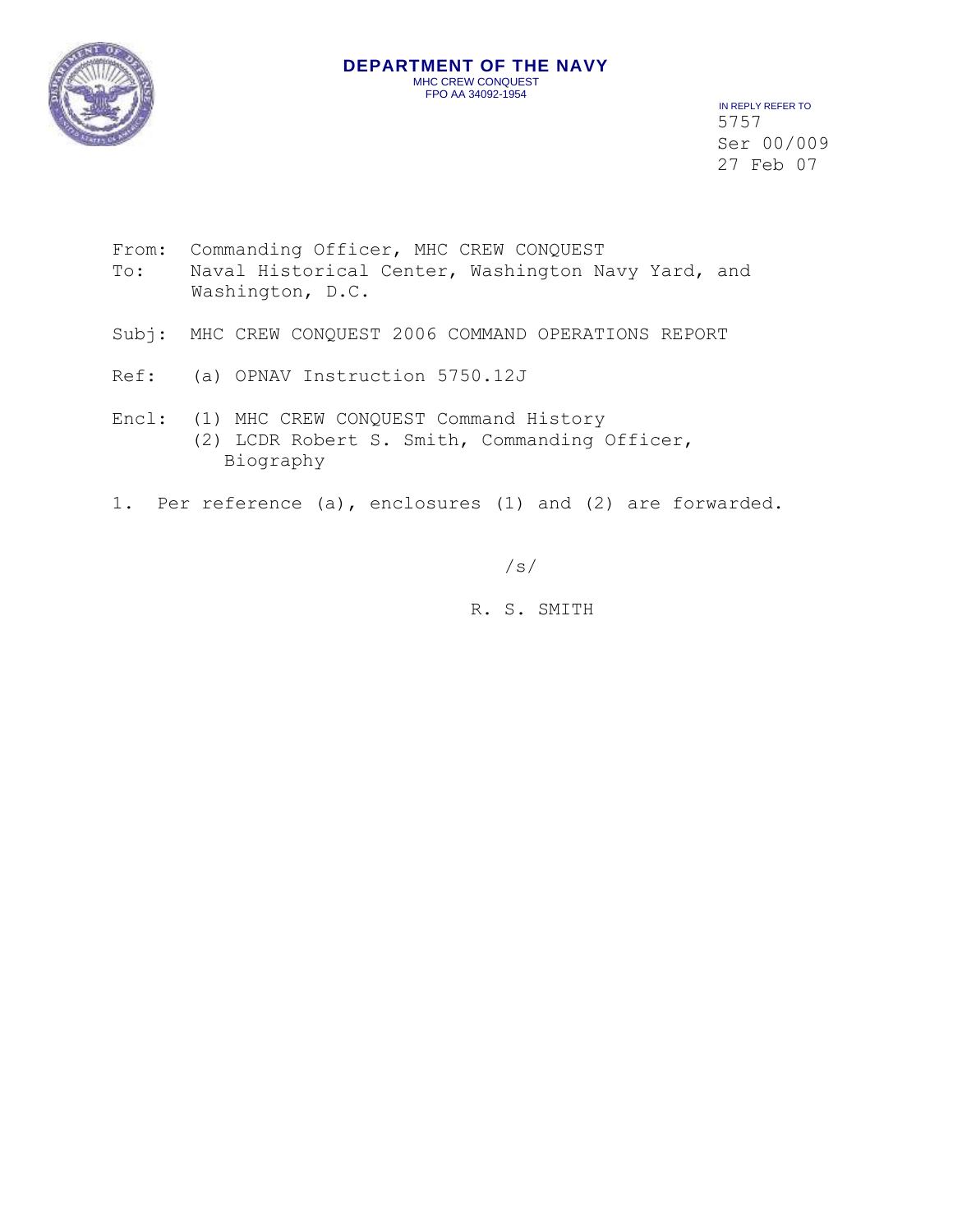```
MHC CREW CONQUEST COMMAND HISTORY
1. Command Data
Name of Command: MHC CREW CONQUEST
Unit Identification Code (UIC): 40177
Name and Rank of Commanding Officer: 
     Last: Smith First: Robert M.I.: S Rank: LCDR
Date Assumed Command: 2006-07-07
Mission / Command Employment / Area of Operations:
    Mission: Mine Countermeasure Operations at sea
     Command Employment: Operation ENDURING FREEDOM, 
                        Operation IRAQI FREEDOM, Global War
                        on Terrorism.
    Area of Operations: Gulf of Mexico, Arabian Gulf
Permanent Location: Naval Station Ingleside, Ingleside, TX
Immediate Superior in Command:
     Operational: Commander, Mine Countermeasure Squadron TWO
     Administrative: Commander, Surface Force Atlantic Fleet
Task Force / Group / Unit name: Not Applicable
Forces, Commands, Ships, Squadrons or Units assigned under 
operational control: Not Applicable
Number of Personnel Assigned:
  Officers: 5 Enlisted: 38 Civilians: 0
Command Point of Contact:
  LT |
  Operations Officer
          (Bldg 100)
  DSN:
  MHC CREW CONQUEST
```
### **2. Commander's Assessment**

FPO AA 34092-1954

MHC CREW CONQUEST started 2006 completing a successful Arabian Gulf deployment. Excellent forethought and attention to detail in making preparations for Crew Swap, ensured that USS CARDINAL (MHC 60) was left in the highest state of readiness, allowing the relieving crew, MHC CREW LOYALTY, to get CARDINAL underway immediately to fulfill obligations in the 5<sup>th</sup> fleet AOR. While on deployment, embarked in CARDINAL, CONQUEST was able to perform all tasking with much success and perform Maritime Interdiction Operations (MIO) with the Australian Navy (AU) in the Northern Arabian Gulf (NAG), a first since MHC's are not designed, nor equipped to perform this mission.

CONQUEST has always been a crew that could be counted on and can make the mission happen. As such, on deployment CONQUEST ensured CARDINAL logged the most underway time and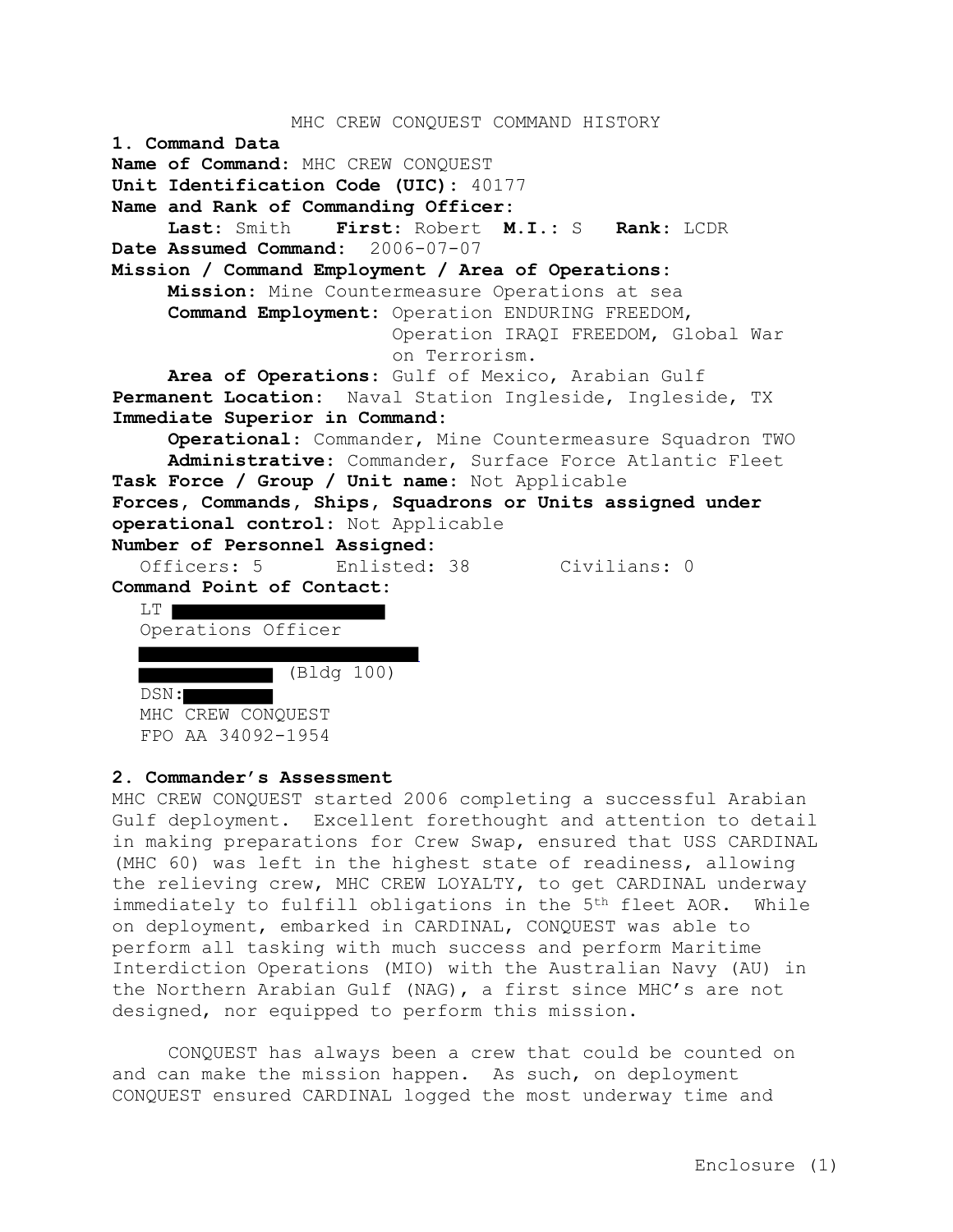completed all of the assigned tasking for the Forward Deployed MHC class ships. CONQUEST/CARDINAL was consistently designated and utilized as the "Ready Surge" ship for MCMDIV 31. Upon returning to Ingleside and embarking in USS CORMORANT (MHC 57), CONQUEST again made sure that CORMORANT was repeatedly designated the "ready ship" for several evolutions conducted by other MIW ships. CORMORANT also was the only ship able to support the daily underways required for training two Egyptian Navy crews in preparations for Foreign Military Sales. CONQUEST maintained CORMORANT in a Ready for Sea condition and never quit asking to participate in operations, exercises and evolutions. The following maintenance and operations were performed on the hulls:

USS CARDINAL (MHC 60): Deployment 5th fleet AOR USS CORMORANT (MHC 57): 2 CREW SWAPS 1 DEI 2 CMAV'S 2 ATFP LTT'S 1 ATFP CERTIFICATION 1 C5RA FMS/EGYPTIAN/GREEK NAVY TRAINING

### **3. Chronology and Narrative**

### **A. Chronology**

Legend: 3M: Material, Maintenance, and Management ATFP: Anti-Terrorism Force Protection C5RA: Command, Control, Communications, Computers, Calibration and Readiness Assessment. CNO: Chief of Naval Operations POM: Preparation for Overseas Movement DEI: Diesel Engine Inspection DECOM: Decommissioning HURREX: Hurricane Exercise HVM: Heavy Weather Moor SMI: Supply Management Inspection MCMRON: Mine Countermeasure Squadron AOR: Area of Responsibility NAG: Northern Arabian Gulf SAR: Search and Rescue SMC: Supply Management Certification SSDG: Ship's Service Diesel Generator LTT: Limited Team Trainer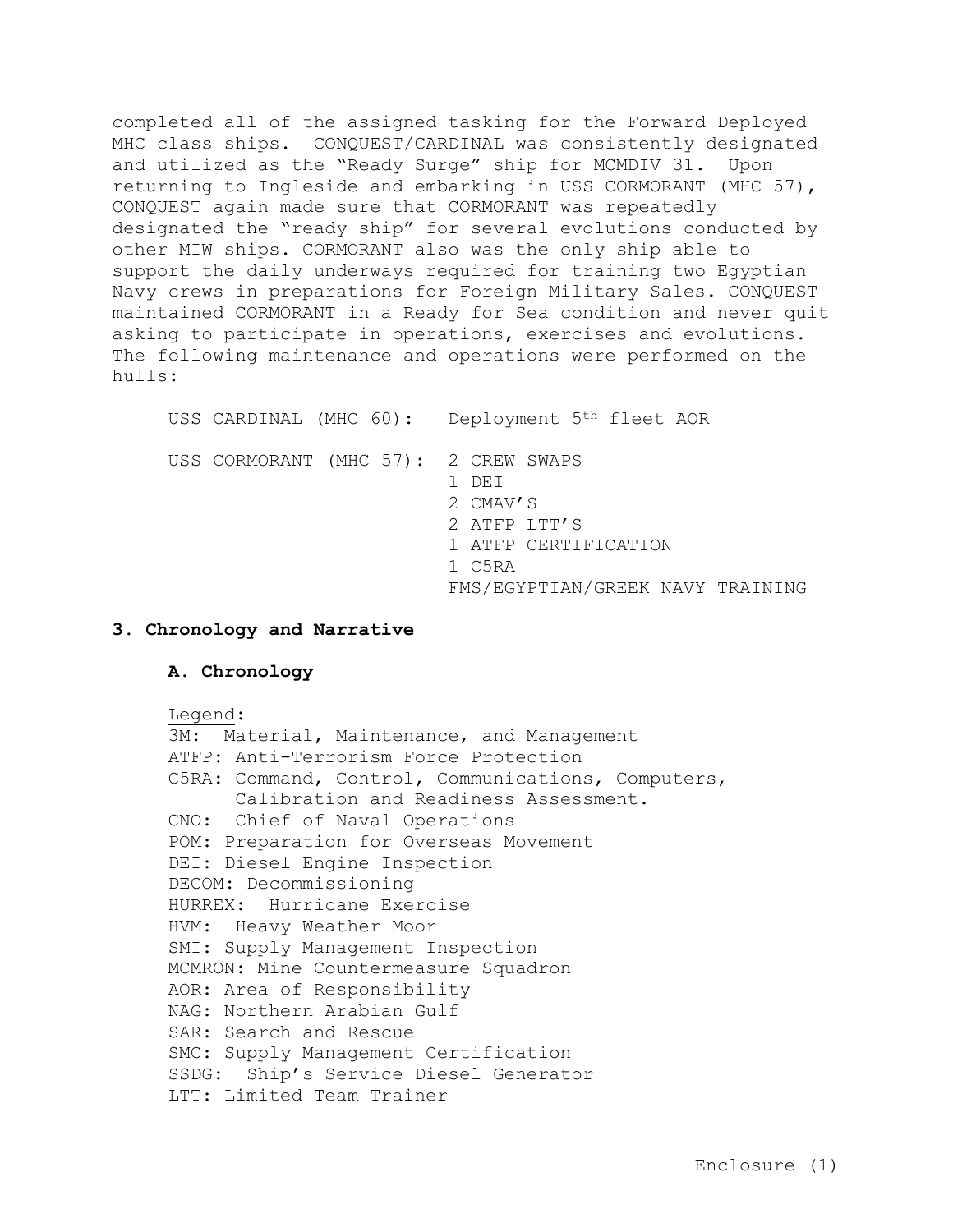PMA: Post Maintenance Availability CMAV: Continuous Maintenance Availability EODMU: Explosive Ordnance Disposal Mobile Unit FMS: Foreign Military Sales ULT: Unit Level Training

## **January**

| 16-20  | Crew Swap with MHC Crew LOYALTY, disembarked USS |
|--------|--------------------------------------------------|
|        | CARDINAL (MHC 60)                                |
| 25     | Depart Fifth Fleet AOR                           |
| 26     | Arrive Corpus Christi Area                       |
| $31 -$ | Crew Swap with MHC Crew FORCE, Embarked USS      |
|        | CORMORANT (MHC 57)                               |

## **February**

| $01 - 03$ | Continued Crew Swap with MHC Crew FORCE   |
|-----------|-------------------------------------------|
| 03        | Change of Command, USS CORMORANT (MHC 57) |
| $03 - 28$ | Holiday Leave and POM                     |
| 09-10     | Hull Cleaning                             |

## **March**

| $01 - 03$ | Holiday Leave and POM |
|-----------|-----------------------|
| $09 - 10$ | Pierside Trials       |
| $14 - 16$ | Underway for ULT      |
| $20 - 31$ | CMAV 6A2              |

# **April**

| $03 - 06$ | Supply LTT            |
|-----------|-----------------------|
| $10 - 14$ | Engineering LTT       |
| $19 - 20$ | Communications Drills |
| $24 - 27$ | CONQUEST Gunshoot     |

## **May**

| 01        | Berth Shift A-7-1            |
|-----------|------------------------------|
| $02 - 03$ | HVM Conference, HVM Exercise |
| $09 - 12$ | Underway for ULT             |
| $15 - 19$ | RM LTT                       |
| 26        | Dependent's Cruise           |

# **June**

| $06 - 09$ |  | Underway ULT  |  |                               |
|-----------|--|---------------|--|-------------------------------|
| $12 - 13$ |  |               |  | 1A SSDG DEI, CMAV 6A3, SYSCAL |
| $26 - 29$ |  | 3M/Supply LTT |  |                               |

# **July**

05 Underway for ULT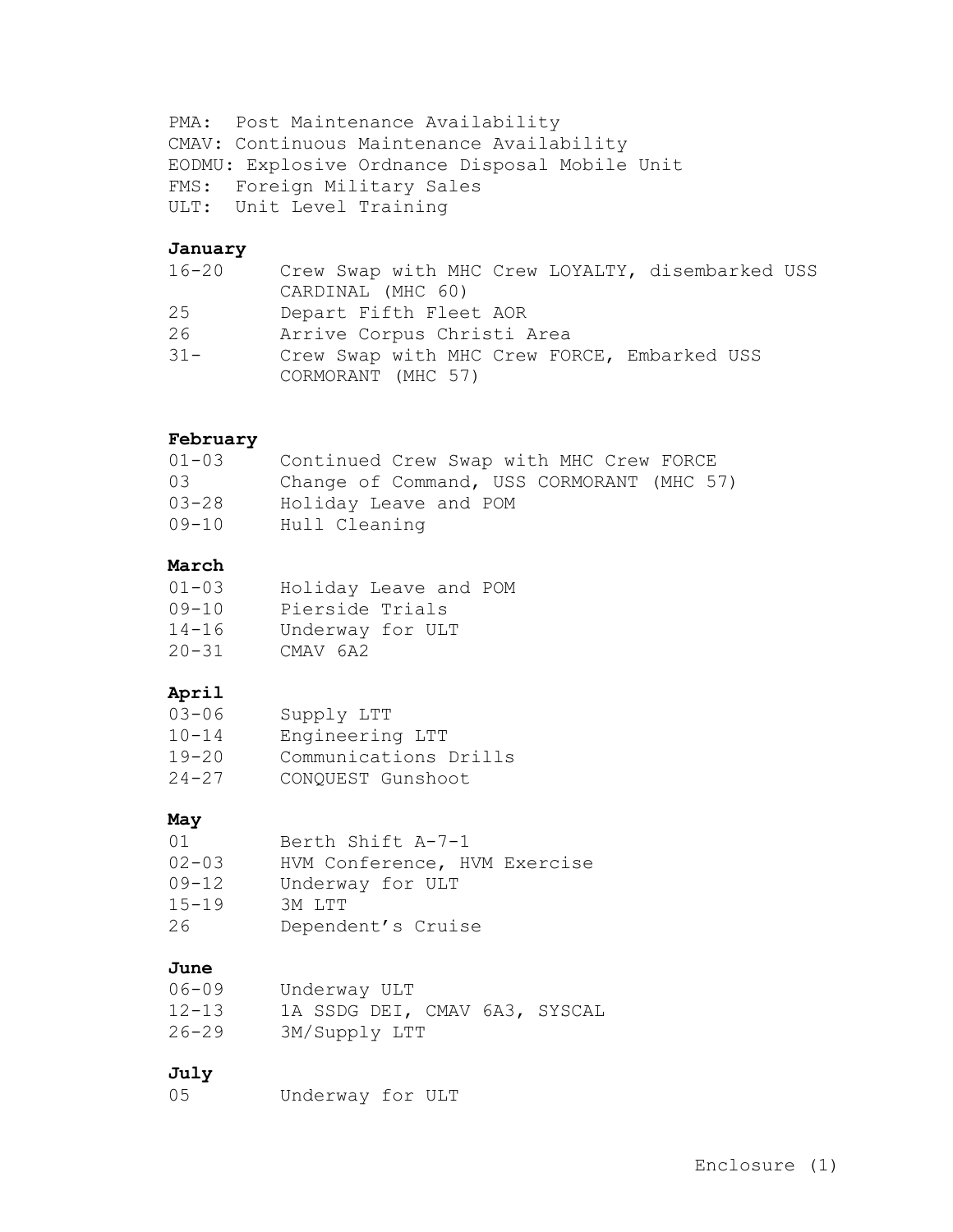| 07        | Change of Command |
|-----------|-------------------|
| 1 O       | Underway for ULT  |
| $17 - 21$ | SMC.              |

## **August**

| 08        | Underway for ULT |  |
|-----------|------------------|--|
| $16 - 18$ | ATFP LTT         |  |
| 28        | Berth Shift      |  |

### **September**

| $0.5 - 0.8$ | ATFP LTT      |  |
|-------------|---------------|--|
| $12 - 29$   | CNO FY-06 PMA |  |

## **October**

| $01 - 18$ | CNO Fy-06 PMA      |
|-----------|--------------------|
| 23        | Underway for ULT   |
| 24        | SAR LTT            |
| 31        | ATFP Certification |

### **November**

| 01        | ATFP Certification |                               |  |
|-----------|--------------------|-------------------------------|--|
| $01 - 03$ | C5RA               |                               |  |
| 16        |                    | Underway for ULT/FMS Training |  |
| 21        |                    | Underway for ULT/FMS Training |  |
| 28        |                    | Underway for ULT/FMS Training |  |

### **December**

| $01 - 03$ | FMS Training        |  |                               |
|-----------|---------------------|--|-------------------------------|
| $05 - 06$ |                     |  | Underway for ULT/FMS Training |
| 08        |                     |  | Underway for ULT/FMS Training |
| $11 - 12$ |                     |  | Underway for ULT/FMS Training |
| 14        |                     |  | Underway for ULT/FMS Training |
| $20 - 31$ | Christmas Standdown |  |                               |

### **B. Narrative**

In 2006, MHC CREW CONQUEST was an invaluable asset for MIW forces in readiness and battle force reliability. CONQUEST has consistently defined combat excellence and dependability among other Crews onboard Naval Station Ingleside, TX and forward-deployed to Manama, Bahrain.

In January, CONQUEST was completing another successful deployment to the Arabian Gulf in support of Operation ENDURING FREEDOM and The Global War on Terrorism, attached to MCMDIV 31 and CTG 55.1.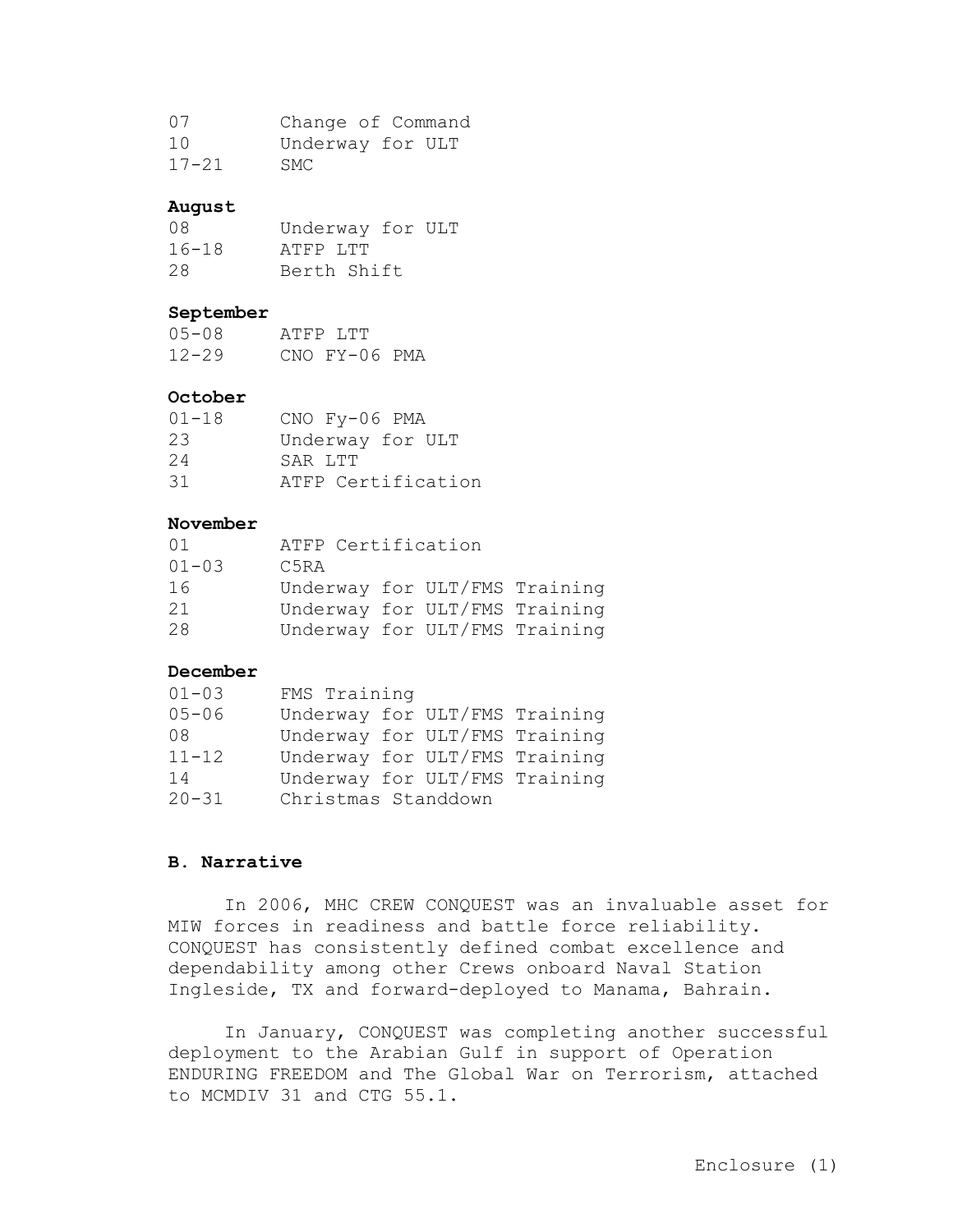While deployed to Fifth Fleet AOR, CONQUEST assumed command of USS CARDINAL (MHC 60) and completed the deployment in the first two weeks of January. MHC Crew LOYALTY arrived in 5th Fleet AOR on the 16th of January to commence Crew Swap with CONQUEST. Crew LOYALTY assumed command of CARDINAL on the 20<sup>th</sup> of January and CONQUEST departed the 5th Fleet AOR on the 22 of January. Crew CONQUEST arrived INCONUS on 26th of January and commenced crew swap of USS CORMORANT (MHC 57) with CREW FORCE. CONQUEST assumed command of CORMORANT in February.

The crew of CONQUEST relaxed after a highly successful deployment with POM for the month of February. Upon completion of POM in the 1st week of March, commenced Pierside Trials to test and successfully operate all equipment. Upon completion of the pier-side trials CONQUEST then departed on Unit Level Training in the Corpus Christi Operating Area (CCOA). CONQUEST then commenced CMAV 6A2 to end the month of March.

The month of April was a training month for CONOUEST. In preparation of the upcoming Supply Certification, CONQUEST conducted a Supply LTT for an initial look at CONQUEST'S records and accountability. Engineering received an initial look as well to ensure that all programs and equipment were operating at the max capability. Rounding out the month were some Communications and a Gunshoot to ensure all personnel's qualifications were current. CONQUEST was then ordered to assume Hurricane Condition ECHO, in preparation for the upcoming hurricane season. CONQUEST then conducted a berth shift in order to participate in HURREX 2006, conducted in the first week of May.

Completing HURREX 06 successfully, CONQUEST then was underway for ULT. Upon completion of the Unit Level Training, a 3M LTT was conducted by Squadron Two Personnel. CONQUEST invited all family, friends, and guests for a Dependant's Cruise prior to Memorial Day. The Dependant's Cruise was a highly successful evolution, with a steel beach during the transit out and a tour of the ship. Family and Friends were able to witness the firing of the 50 caliber gun, able to steer the ship, and take turns sitting in the Captain's Chair.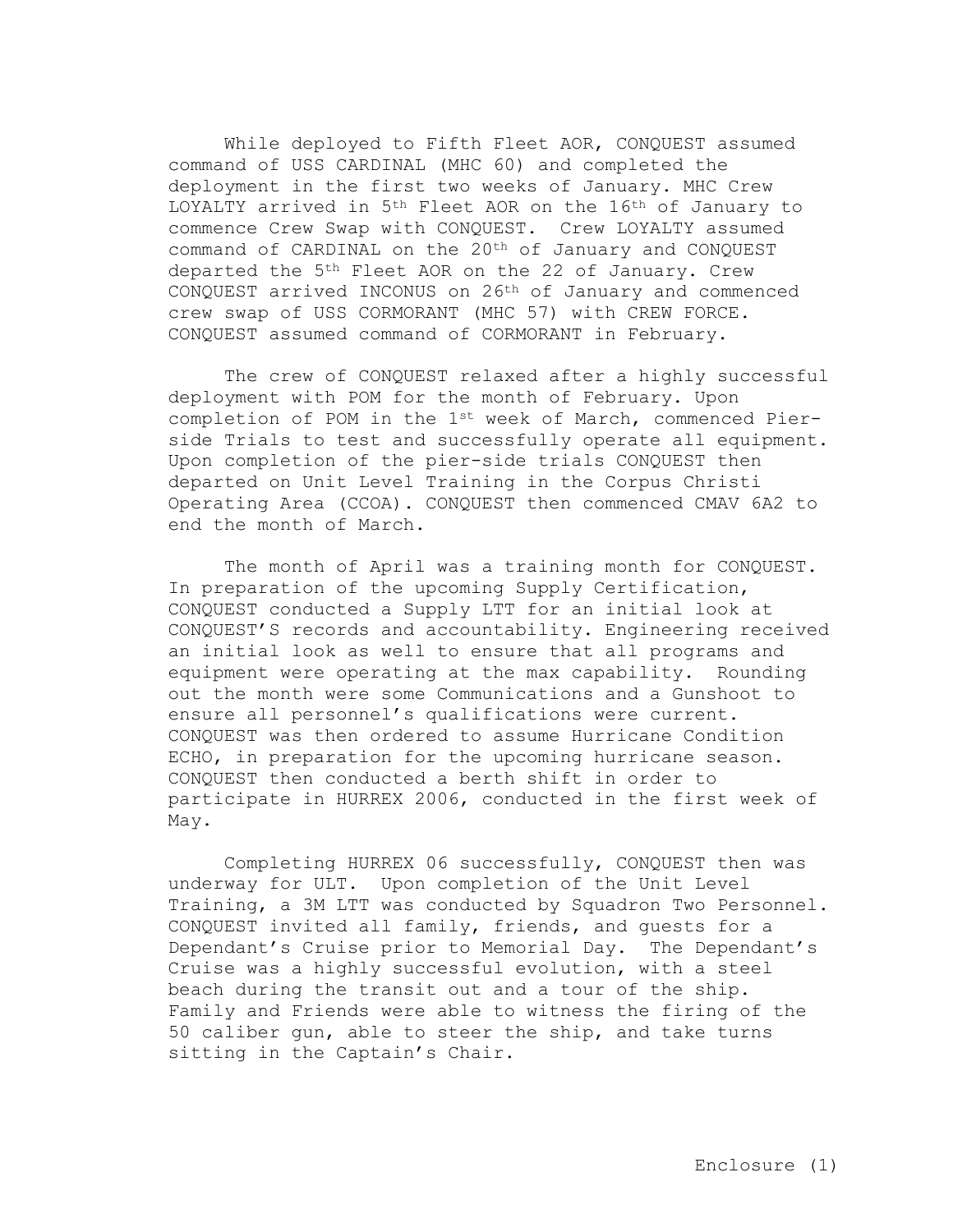The summer months were times of maintenance and upkeep for CONQUEST. Beginning the month of June, unit level training in the CCOA was conducted to ensure successful equipment operation. DEI for 1A SSDG, CMAV 6A3, and SYSCAL rounded out a month full of maintenance. Another unit level training exercise was conducted to verify equipment in preparation for the Change of Command. On the 7<sup>th</sup> of July, LCDR Robert S. Smith, JR, relieved CDR Jeffrey Cronin on USS CORMORANT (MHC 57).

CONQUEST then took on another certification, the SMC. This was completed successfully, with the Squadron TWO Commander stating that these were the highest scores that he had ever seen on the waterfront. Force protection was next on the agenda; CONQUEST was host to an ATFP LTT in preparation for the certification in October.

CONQUEST entered a CNO FY-06 PMA beginning the month of September and this continued until Oct. Training still continued with a SAR and another ATFP LTT. Ending the month of October and beginning of November, ATFP certification was completed with much success. CONQUEST continued to set the standard in certifications and was ready to commence the FMS Training and ensure that the Egyptian Navy was ready to successfully operate a MHC. November and December were training months for CONQUEST. The Egyptian Navy arrived in the first week of November and was eager and ready to learn. CONQUEST was again up the challenge, ready to work and train the Egyptian Officers and Sailors. CONQUEST maintained CORMORANT in top material condition, being the only ship able to support FMS Operations. CONQUEST trained the Egyptian Navy in navigation, Minehunting, and engineering plant operations. Daily underways were an occurrence, with the Egyptian Navy in full operation of the ship with CONQUEST'S Sailors guiding the way. CONQUEST'S trained the Egyptian Sailors so well CONQUEST received another group of Sailors to train. Both groups were able to successfully operate MHC upon completion of this FMS Training.

CONQUEST's crew morale has been among the highest on the South Texas waterfront, which is demonstrated by CONQUEST maintaining the ability to fly the Gold and Silver Warfare Excellence Pennants, plus the retention pennants for the third Quarter of 06.